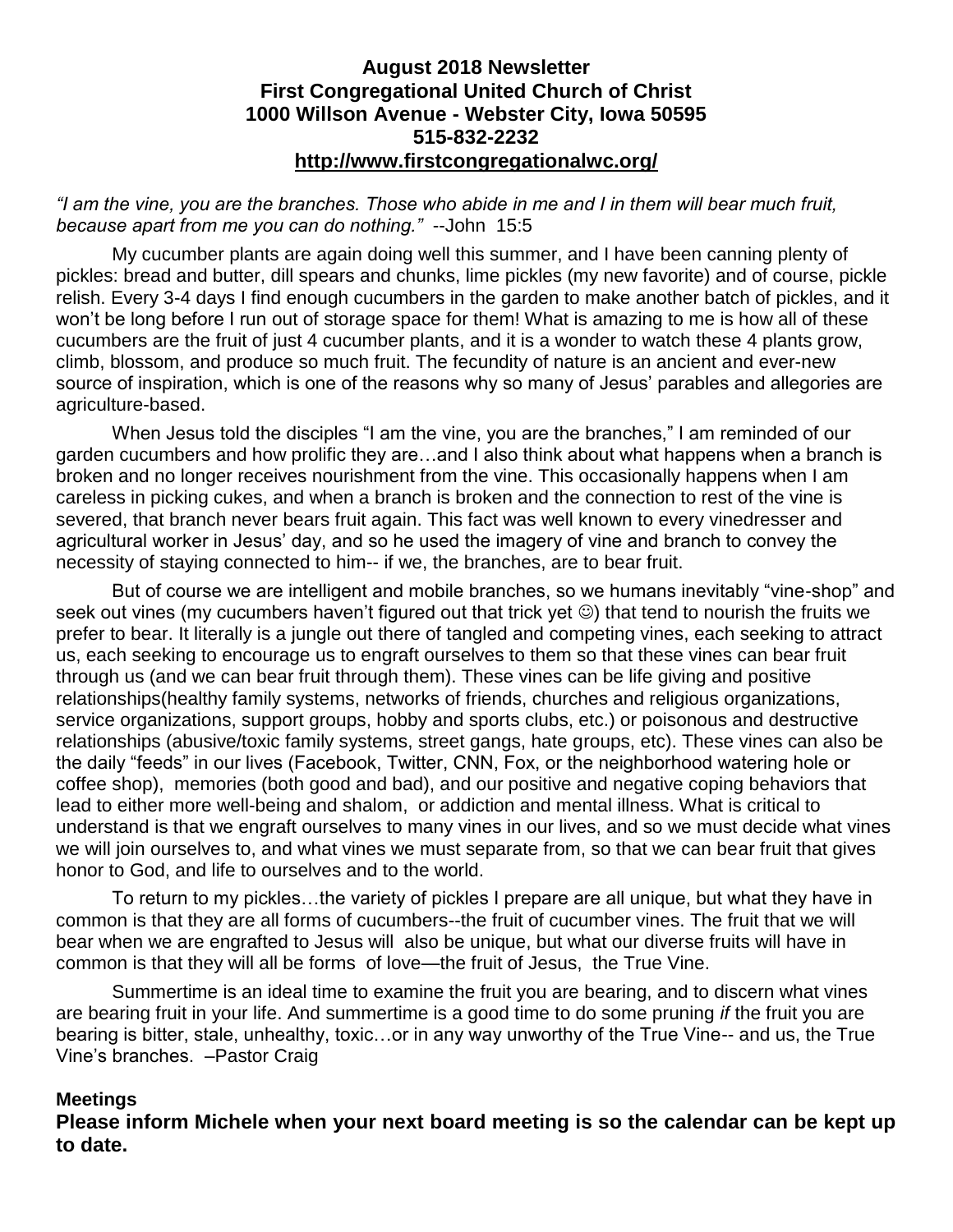## **CHURCH OFFICE HOURS**

- M 8 am 1 pm T 9 am - 1 pm W 8 am - 12:30, 1 pm to 4:30 Th 8 am - 12:30, 1 pm to 4:30 F 9 am - 1 pm 5. I.I I.I. I P.S
- **July 1** 48 **July 8** 30 **July 15** 50 **July 21** 45 **July 29**

# **Church Staff**

**Rev. Craig Blaufuss,** Pastor Office: **832-2232** Cell **297-4316**  Pastor's email: **revcraigblaufuss@wmtel.net Michele Omvig:** Admin. Assist. **227-8358** Church's e-mail**: [administrative.office@fcuccwc.org](mailto:administrative.office@fcuccwc.org) Dale Olson:** Stephen Ministry Ldr **839-5619 Sunshine Yoders:** Choir Director **835-7626 Melissa Hindt:** Organist **209-8087 Curt/Lorraine McCoskey:** Cust's. **832-5341 Tracy Wehrhan:** Church Treasurer **297-0370 Dale Olson:** Financial Secretary **839-5619**

Parish

Great grilling starts with safety -

- Place grill at least 10 feet away from your house, shrubs, or bushes.
- Never leave a grill unattended.
- If using a gas grill, check connections thoroughly before use.
- Keep a fire extinguisher handy.
- Never bring a grill indoors.
- Remove grease buildup from grates and trays.
- Use utensils with long handles.
- Allow grill to cool before cleaning or discarding charcoal.

# **Gift from Teresa Treat Stearns Trust**

We are pleased to be the recipient of a \$2500 gift toward the restoration or our stain glass windows from the Teresa Treat Stearns Trust. To learn more about Teresa Stearns see the newspaper article from the Freeman Journal archives on the bulletin board. Please join in the spirit by contributing to the restoration of the windows which will be returning to us this fall.



- 1 Madison Babington
- 2 Bruce Perry
- 5 Patty Gescheidler
- 7 Richard Tudor II
- 12 Jan Maxon
- 12 Howard Stearns
- 15 Audrey Burtnett
- 15 Laurie Epps
- 16 Tom Riemenschneider
- 16 LaVonne Osmundson
- 18 Debbie Jaycox
- 19 Allison Yungclas
- 19 Mary Van Diest
- 20 Chad Elkin
- 21 Mark Carlson
- 21 Mary Worthington
- 24 Nick Oberender
- 27 Shari Rothrock
- 28 Bob Weieneth
- 31 Betty Ploeger
- 31 Margy Wood



- 11 Luverne & Verna Bierle
- 11 Mark & Jennie Brim
- 23 Don & Gretchen Bruner
- 31 Jason & Amanda (Maass) Strahl

# **D/SAOC**

Saturday, August 4 at Lakeside Golf Course, Fort Dodge D/SAOC is hosting their  $2^{nd}$  annual "Tee'd Off! Against Violence" event. Cost is \$200 per team or \$50 per person. There are multiple levels of sponsorship if you are interested. The tournament will be followed by a silent auction and award ceremony. More information is on the board in Fellowship Hall.

### **Teacher Appreciation**

As a part of The Three Great Loves initiative in our church the Mission Board decided to show "love of neighbor" by hosting an appreciation break for the teaching staff in the Webster City school district. We are planning to have a snack for the staff during one of their breaks during their Staff Development days on Aug.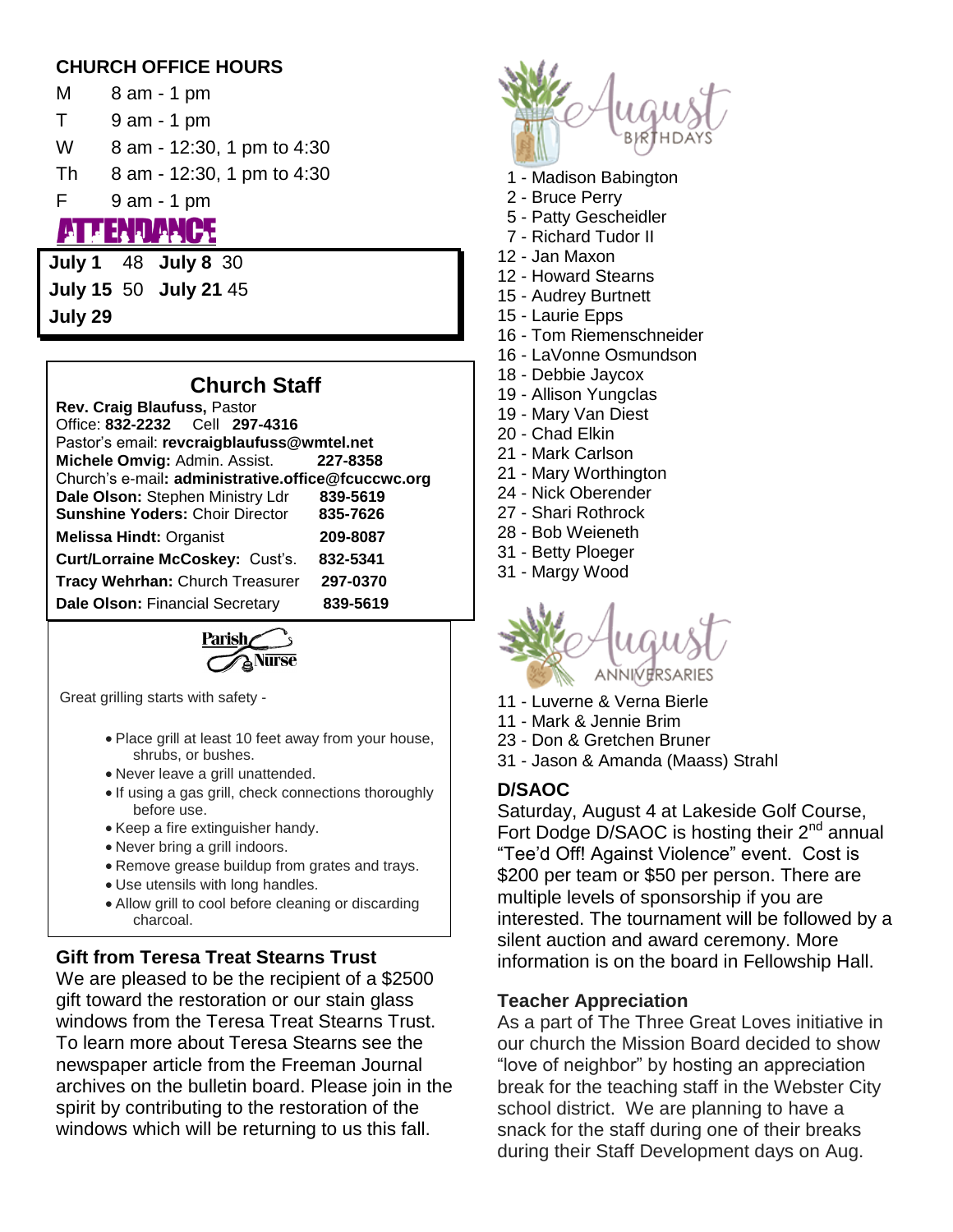20 or 21. Plans are still being finalized so we are unable to share details, but know we will need volunteers to help say thank you to our teachers and help start their year on the right foot. Please be watching for more information on this event in your email.

Thank you! Mission Board

## **Third Saturday Worship**

We will continue our Saturday evening services on August 18 (the third Saturday of the month), beginning at 5 p.m. Our Saturday services are more informal than our regular Sunday services, and dress is casual—come as you are! Like our previous years' Saturday services, there will be no refreshments following the service, and there will be no Sunday worship services on the weekends of our Saturday services.

### **Church Family**

We all miss the choir in the summer months but for the month of July you did a fabulous job of keeping their chairs filled for them! Thanks to all of you we delivered the following items to the food pantries at Trinity and St.Paul's Lutheran churches: 5 boxes of diapers 4 packages of diapers 6 packages of wipes 154 rolls of toilet paper 24 boxes of Kleenex 33 rolls of paper towels Thank you so much for your support of this drive and helping restock the shelves of these pantries that help so many in our community.

Mission Board



## **Summer Fun Road Trip**

First Congo is carpooling on Friday August  $10<sup>th</sup>$ to Mason City's North Iowa Event's Center for

the Pyrotechnics Guild International (PGI) fireworks public display.

The Thunder & Fire show **on Friday August 10<sup>th</sup>** will start at dusk. (Rain date is August 11<sup>th</sup>) Gates will open at 6 pm for general admission. **Tickets are \$20**. There are no guarantees tickets will be available the night of the show. (there are also public shows on August 5 and 7 if you plan your own trip).

Interested??? More details at:

<https://www.pgi.org/convention/2018/tickets.php> Purchase advance tickets at: ShowClix, or in person at either the Mason City Visitor Center or the North Iowa Events Center. Everyone (all ages) must have a ticket for Friday's show. Contact Donna Ryherd (835-8016) if you want to be part of the carpool planning or if you have further questions.

### **Ushers**

August 5 Don & Gretchen Bruner August 12 Chris & Isabelle McNiel August 18 Pat Kesler, Joyce Gelhaus August 26 Arden & Dalene Schlitter, Sherry Leksell

**Letter from Transitional ACM Gordon Rankin**

"For Everything There is a Season" – Ecclesiastes 3:1 Partners in Ministry in the Iowa, Nebraska and South Dakota Conference: I am writing to share that my time working with you and among you will soon be drawing to a close. The Search Committee and Board of Directors of the New Hampshire Conference have named me as their candidate to be their next Conference Minister. As a matter of fact they are announcing this to the Conference this very day. On August 4th, I will join them at a Special Conference Meeting and the Conference will act on this recommendation. Pending a favorable outcome of that Meeting, I will be submitting my letter of resignation to Brigit immediately. While timing details are still a little fluid, it looks like my time formally serving on the Tri-Conference Ministries staff will draw to a close the weekend of September 29th and 30th . In sharing this news, there are a few other things I need to say:  $\varpi$  The season of working in the South Dakota Conference and more recently in the Iowa, Nebraska and South Dakota Conferences that I have had has been professionally challenging, fulfilling and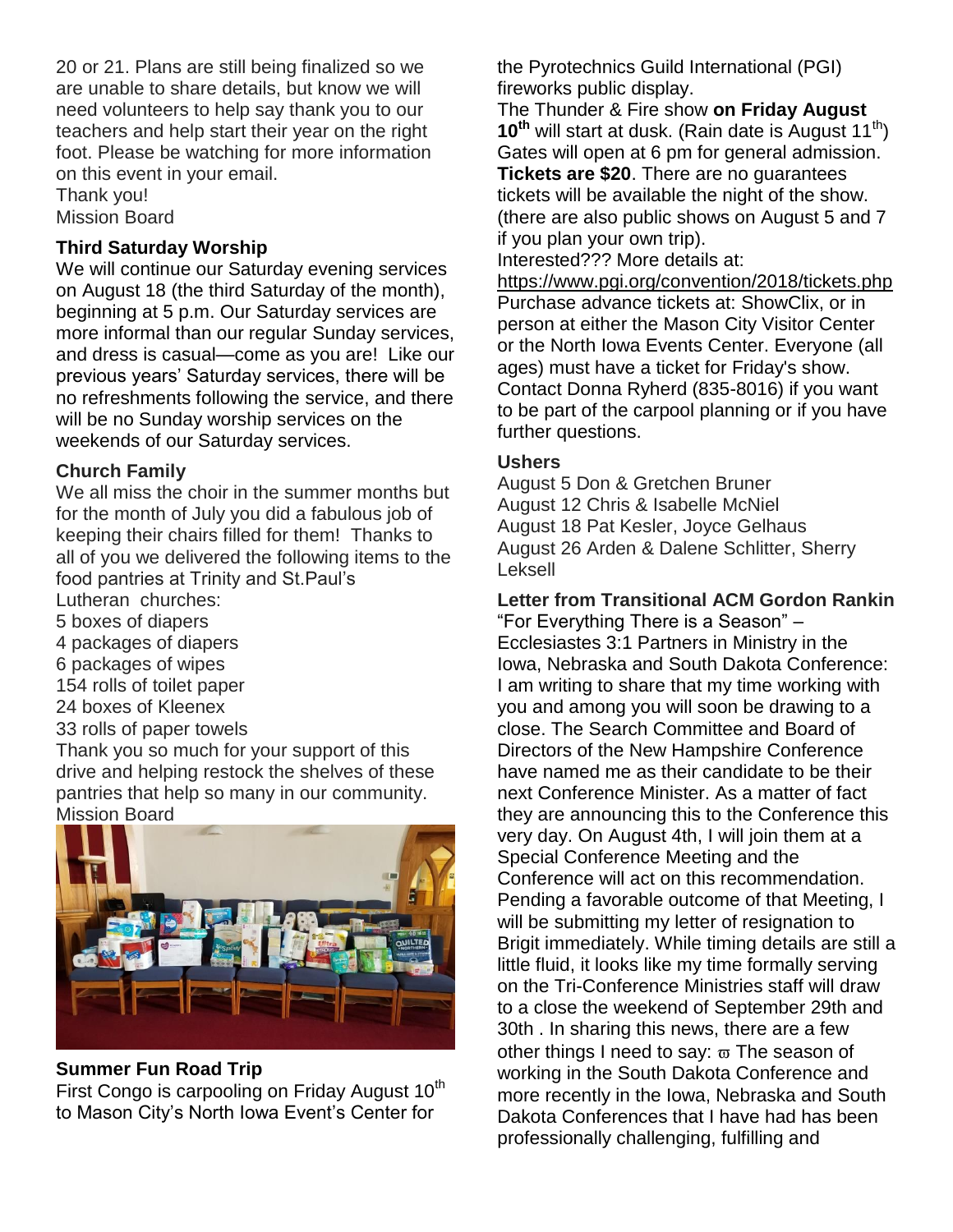rewarding. I am nothing but grateful for all the gifts and graces you have offered. My time among you will influence my practice of ministry each and every day going forward. And I would add that there feels to me there is some serendipity (perhaps something of God at work) in the timing of this transition. A couple of major projects I have been involved with for years (the Dakota Association lease with Simply Smiles and our fabulous West Central Regional Youth Event) have drawn to a close in the last couple of weeks. I cherish everything this season among you has been but I also see clearly that God is calling me to a new place for a new season.  $\varpi$  Among the many gifts I have received has been working with your Tri-Conference Ministries staff. Brigit, Jonna, Karen, Jo, Diane, Kerry, Laura and Sam are all amazing at what they do. I mean that. They are truly amazing at what they do. I pray that the gifts they bring to the adventure you are on together may never be taken for granted. Let me in particular say a word about Brigit and Jonna. I have never worked on a ministerial staff where we have both gelled as quickly and become deeply devoted to one another as thoroughly as I have with my two TriConference Ministry colleague. I have not one doubt that you have the right foundation for the new staff you are building. God has graced you abundantly  $\varpi$  I know that my departure could be misconstrued as a statement about what we are doing together as a Tri-Conference. Please

don't foster that narrative. Nothing could be further from the truth. I believe wholeheartedly in what we are doing. I believe God is at work in it. I believe that the Spirit has some wonderful surprises in store and that the churches of our conferences will be a bit more prepared because in this season we have learned how to be more adaptive. I believe new ways for ministering to Christ's church and the world will arise in the months to come. And I will be cheering for it all, even if from a distance.  $\varpi$  Not only do I believe in what God is doing, but I believe in what God is about to do. In this I am referring to the arrival of new staff. I am confident that God is already at work to bring you the right people for this season (and I trust the Search Committee to be in tune with what God is doing). That said, I must say that once my time serving you draws to an end I cannot and will not continue to offer you any of the services associated with my current role. You will soon have dynamic new leaders among you. I encourage you to invest fully and thoroughly in what they have to offer you in this new season.  $\varpi$  Finally, while again there are many details in fluid motion, there is a possibility that my family may be remaining among you for a few extra months after I depart. As you have always done, I would ask your prayers, support and care be with them while we are apart. Thanks you so much for welcoming me to minister among you in this season that we have had together. Yours in Faith, Gordon

|                                | <b>Treasurer's Report</b> |                     |
|--------------------------------|---------------------------|---------------------|
| <b>INCOME</b>                  | June                      | <b>YEAR TO DATE</b> |
| <b>Pledges and Offerings</b>   | \$18,390.00               | \$92,043.32         |
| Other Income                   | .00                       | .00                 |
| <b>TOTAL INCOME</b>            | \$18,390.00               | \$92,043.32         |
| <b>EXPENSES</b>                |                           |                     |
| <b>Outreach and Mission</b>    | 2,018.34                  | \$9,934.96          |
| <b>Pastoral Services</b>       | 11,550.57                 | 45,859.62           |
| <b>Maintenance and Repairs</b> | 4,095.05                  | 16,269.20           |
| <b>Church Office</b>           | 2,780.07                  | 19,069.54           |
| <b>Music Ministry</b>          | 238.77                    | 4,853.98            |
| <b>Christian Education</b>     | 0.00                      | 85.10               |
| <b>Local Ministry</b>          | 0.00                      | 48.20               |
| Misc. Expenses                 | 5.00                      | 1,110.76            |
| <b>TOTAL EXPENSES</b>          | \$20,687.80               | \$97,231.36         |